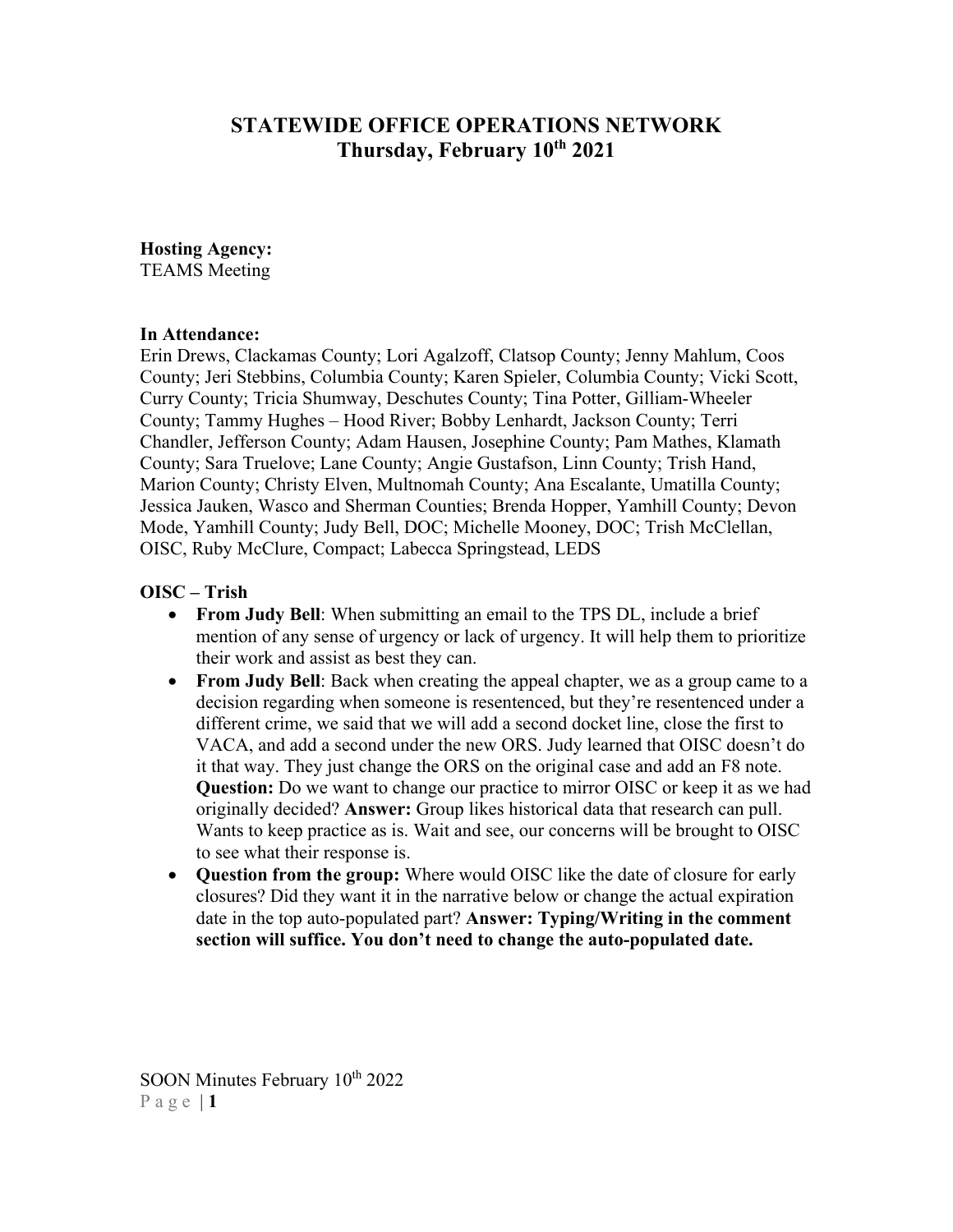## **Compact –Ruby McClorey**

- **February 2022 Compact Message from Mark:** New Definition of "Resident" effective April  $1<sup>st</sup> 2022$ . Changes to 1 year prior to the supervision start date or the sentence date. No longer based on the commission of the crime.
- **No questions from the group**

# **Parole Board – Not Present**

• **From Judy Bell:** Changes will be coming regarding revoked commutations. What is the PPS data entry going to look like? The Governor is changing things, and Judy has written up a clean explanation and Dylan is going to run it by DOJ to get a legal opinion. Once received, he will message out to all CC to let us know what the new changes look like and Judy will follow up with data entry instructions.

## **DOC – Judy Bell**

- **Reminder:** Keep an eye out for LC or BRD status on PPS cases. If it is missing/not listed, it can cause problems within the modules. Go to Number 6 Support Menu – CC Support Data Entry/Update. F11  $\rightarrow$  3  $\rightarrow$  C to Work with Offenses. Shift-F2 (F14) Sentence Recalculation. Then go to Movement History/Maintenance and enter F21 to Auto-Cycle/Summary Maintenance.
- **Reminder:** Run Expected Arrivals at least weekly! Admit in a timely manner. Transfers must be admitted within 2 weeks
- **IRT's:** Transfer date is the date of acceptance, not the date of request.
- **Reminder:** In OMS, Release Planning, if you want to look at the 99 caseloads, we can re-name them County by County. Ex. Release Plan – CLAC. We have control to go into CIS and make that change, which will funnel into OMS.
	- o In CIS Option 18 go to your 99 caseload and change name (If not available, reach out to your FAUG rep and see if they can change it).
- **Reminder:** When a sealing occurs, no need to delete any F8 notes.
- **Reminder:** All DOC has new email addresses. All extensions are now @doc.oregon.gov.
- **REMINDER: YOU MUST ENTER ABSCOND MOVEMENTS!** Even if it's after the fact, we need to capture that abscond movement. A few big factors include national studies and research, PSC score, concepts of risk, tied to VINE with Victim notification, our legislation works with our research department and pulls information and suggest new bills/legislation. We have 30 days to enter the abscond movement after the warrant is issued. DOES NOT mean that you *should* wait 30 days, only that you have that amount of time to do the data entry.
- If there is INOP or sanctions on an O line, we cannot delete the O line. Judy Bell has access; email requests to delete O lines to her directly.
- Resentenced due to appeal, two O lines. Close first to RSNT, new O line due to new sentence. **Question:** If there is INOP attached to the original O line, do we add INOP to the new O line? If the new PPS runs with the same original O line

SOON Minutes February  $10^{th}$  2022 Page | **2**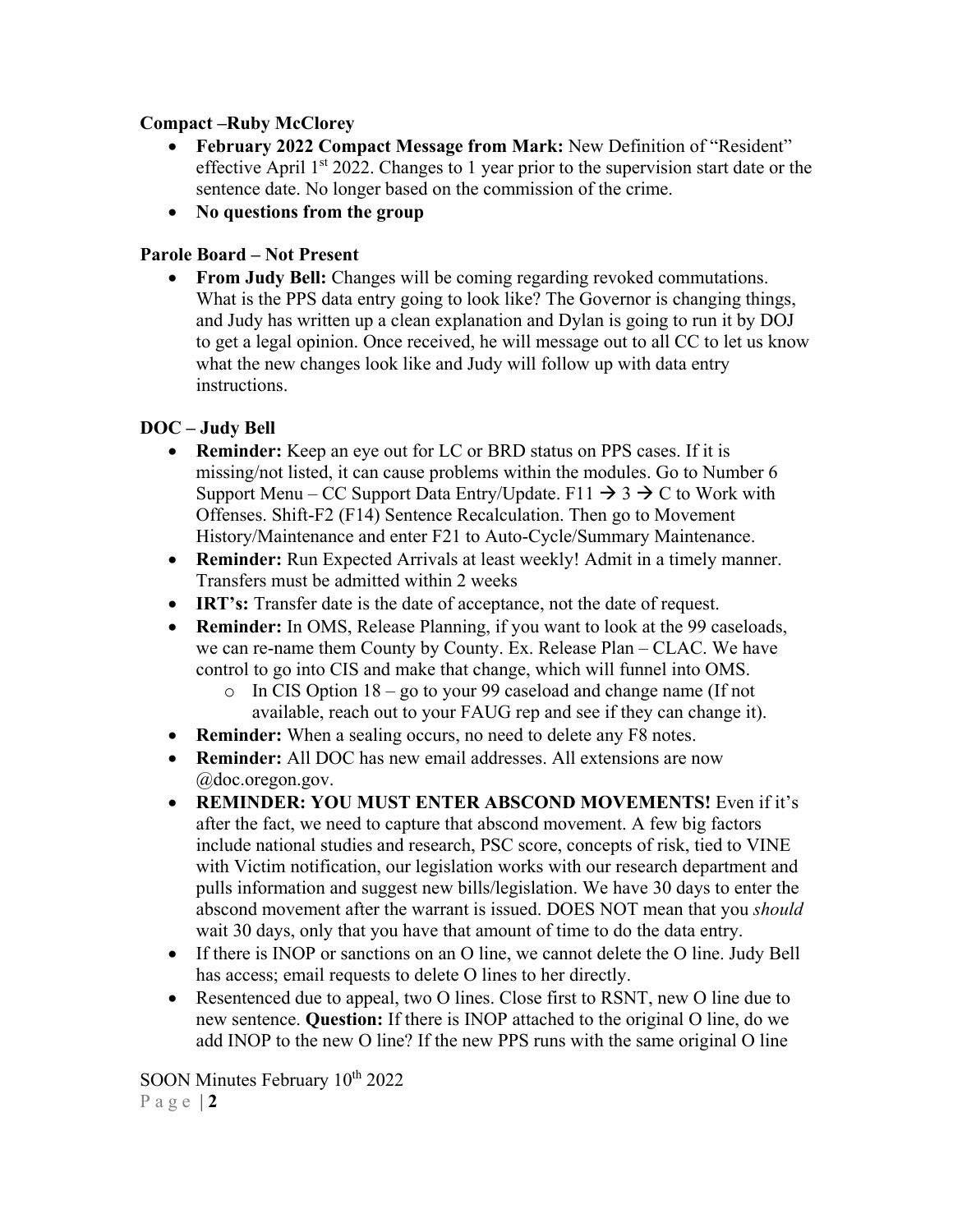date, we should also apply the INOP. It does depends on the new Judgment, and how it is resentenced. If started new, don't enter.

- **Manual:** Decision Log is a living document that is produced off of the minutes. When this group makes Data Entry Process changes, we put it in the Decision Log. In the Manual Committee group, they discussed how things change. What might have been accurate back in 2019, might not be the same. Judy thought it might be good to go back and look at the Decision Log. We should review the decision log to verify any changes, add end dates of changes, etc. Will schedule into CCR Workgroup.
- **Update:** We are replacing VINE with a better program. New program is something that DOC will own, whereas we lease Vine. We will have a lot more control over the Victim notification program. More easily used. Think about – the DOC victim impact person will provide a document that shows all of the current scripts so we can review and request any changes. We can provide recommendations to provide to OACCD. Hopeful for Summer/Fall rollout timeframe.
- **Update:** DOC is having conversations with OHA Vital Statistics department. We are going to be getting a full blown list comparison of all of our absconders to all of their death index. We will get this within appx two months. After that, in about a year, our ITs will work together where we get a quarterly report that matches our absconders to their death index.
	- o **Enter SSN's into CIS in the descriptor screen!**
	- o **Only individuals that died in Oregon**
- EDIS Updates HB 2172 brings many changes to the EDIS program. Programming for this should be ready by the time the earliest new offenses will be eligible July 1, 2022.
- **Ethnicity field mandatory SB1510** makes certain reporting requirements mandatory for CJC, which means we must create an opportunity to pull the data from CIS. We will add an ethnicity field in the descriptors screen (and a couple other places) and alter the race table slightly to accommodate this mandatory reporting requirement.
- **Merge/Purge:** Almost Done! All merge/purge requests or straight purge requests will continue to go directly to Judy.
- **Redwood:** Get back to it this summer, hopefully. I have negotiated the completion of this SR, which was promised to occur this summer, as a trade for the PVPD outcount and sentence closure code because that PVPD SR is critical for supervision. I'm hoping both SRs will get done this summer, but if I can only have one, I'll prioritize the PVPD code one.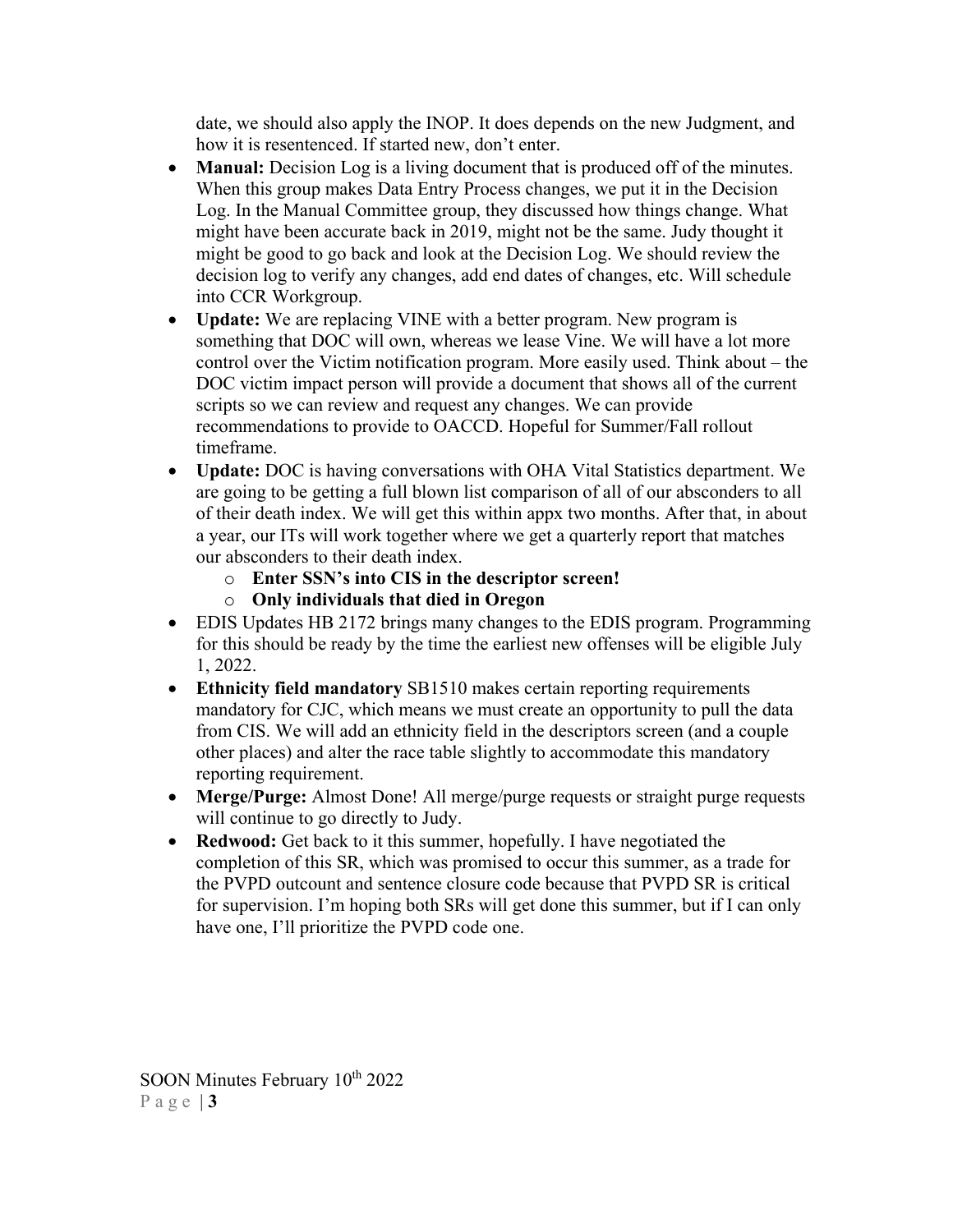## **DOC – Michelle Mooney**

- **Abscond warrant movements:** Trying to fix issues within warrants module. Highly encouraging PO's to use the warrants modules so that offenders abscond history is maintained in one place for quick review and historical record keeping.
- **Legislative Concept 94**: Senate Bill 1510 that would possibly change the general conditions of supervision for probation. The bill has an emergency clause and would become effective on passing. We are monitoring.
- Treatment EVAL type will be presented at the next FAUG meeting for approval. Once approved implementation dates will be shared in email
- **SR3050**: TV/VV Codes into OMS to align with DOC400. Testing is complete; will be moved into production soon. Notice will be sent out once it is live.
- **SR2893**: Stable Acute In testing, almost done. Hopeful within another month will be moved into production.
- **SR3051** Allows FAUG reps to make changes in polygraph module. In effect now, any questions direct to your FAUG rep.
- **CIS Tools Project**: No updates currently; looking at different phases. Might be awhile before any updates.

#### **OPS Related Issues:**

- **LEDS 2020**
	- o QPR v. EPR many like QPR, so keeping
	- o **Wish List Items:**
	- o Table for when MBX Auto-populates Lost Feature • Still a potential
	- o Make ESC/PVP non-purging like ABS Judy will look at OAR's for any limitations
	- o Clear up DOE confusion. EXP-MOD we want DOE-MOD to make it clear. On the MPR mask, remove the SO registry expiration
	- o Rearrange the fields to make things easier to find/logical sequence. Will send to DCI, likely all just configuration. He will let Judy know if something can't be done, or can be done with a modification to our request.
	- o Conditions: SC1 and SC4 (Showing as SSC1 & SSC4) Fixed now.
	- o OTH1, OTH2, etc. will submit as a Bug fix. Will display as entered versus all displayed as other.
	- o Recording
	- o Running QLW by Mailbox return names and SIDs along with LNU's. This will be a large programming request, not easy to change. Mike is looking into it.
	- o Add Parole box with MBX.

SOON Minutes February  $10^{th}$  2022

Page  $|4$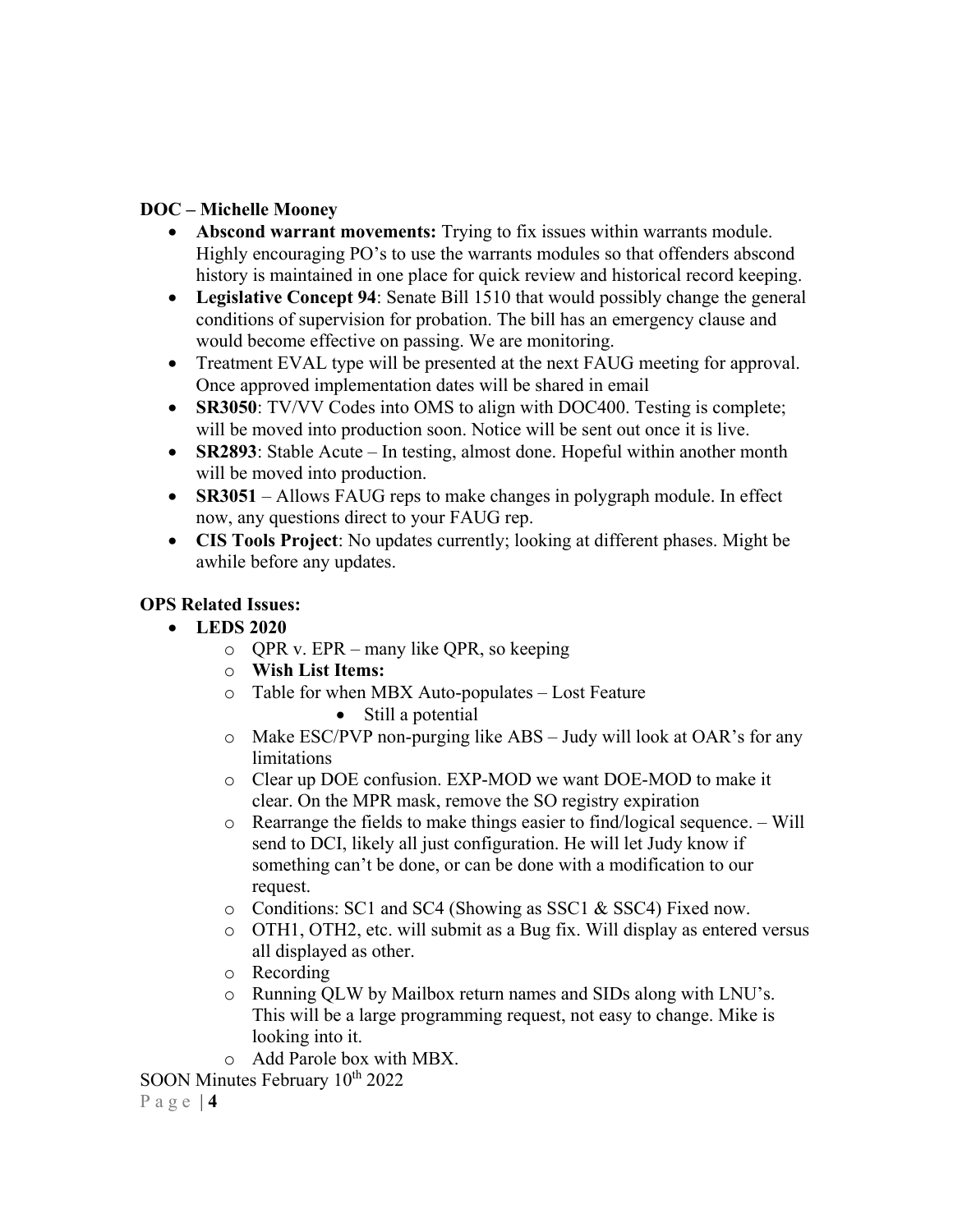- o Clearing MIS of all records to a MBX; Large project, he will look into.
- o Favorites:
	- Reorder / Rename favorites: Mike is aware of this request.
- o Phone Extensions: Will submit as a Bug Fix.
- **LEDS 20/20**
	- o **Provided Smart Keys Demo**
- **OPS Manual**
	- o No Items
- **Local Control**
	- o Judy held LC training last week. Very well attended!
- **Other OPS Related Issues**
	- o No Items
- **Email decisions**
	- o Ensure that the body closure code and longest running offense closure code name/date match. Exception being for USAP/RSNT cases.

## **User Groups:**

- **SUN** 
	- o CC Judy Bell on SUN Tickets!!! The ticketing system is having issues, so ticket might be lost. When you CC Judy, she will track it to ensure it gets assigned to SUN.
- **FAUG**
	- o No items
- **SOSN**
	- o No items
- **FSN**
	- $\circ$  Met January 27<sup>th</sup>, meet again in April. Lost their Chair to Multnomah. Kayla Pugh (?) New Chair. Co-Chair is still available. Aubrey Capps Secretary. Co-Secretary Cassy Polk. Cindy in Linn membership.
- **OACCD**
	- o Meet again March in Hood River. Deschutes in May. Umatilla in July.
- **SOON**
	- o Next meeting virtual April 14<sup>th</sup> 2022 via Microsoft Teams

#### **Round Table:**

• Judy Bell: Reminder that we all have a very important job, and we are highly valued. We are part of a network, and be nice to each other! Thank you for doing this job and taking the effort to learn it!

SOON Minutes February  $10^{th}$  2022 Page  $|5$